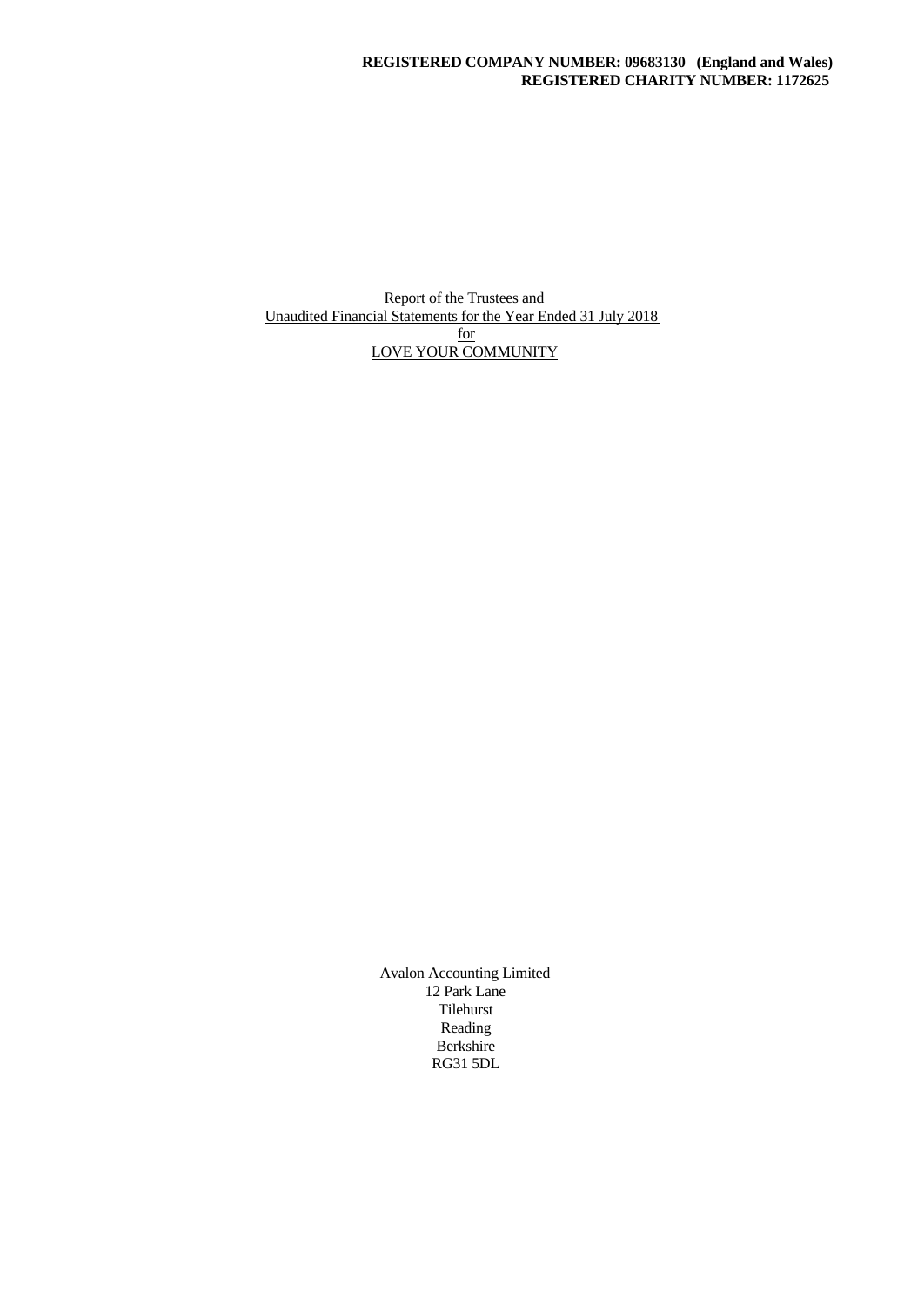Contents of the Financial Statements for the Year Ended 31 July 2018

|                                            | Page    |
|--------------------------------------------|---------|
| Report of the Trustees                     | 1       |
| Independent Examiner's Report              | 2       |
| <b>Statement of Financial Activities</b>   | 3       |
| <b>Balance Sheet</b>                       | 4       |
| Notes to the Financial Statements          | 5 to 8  |
| Detailed Statement of Financial Activities | 9 to 10 |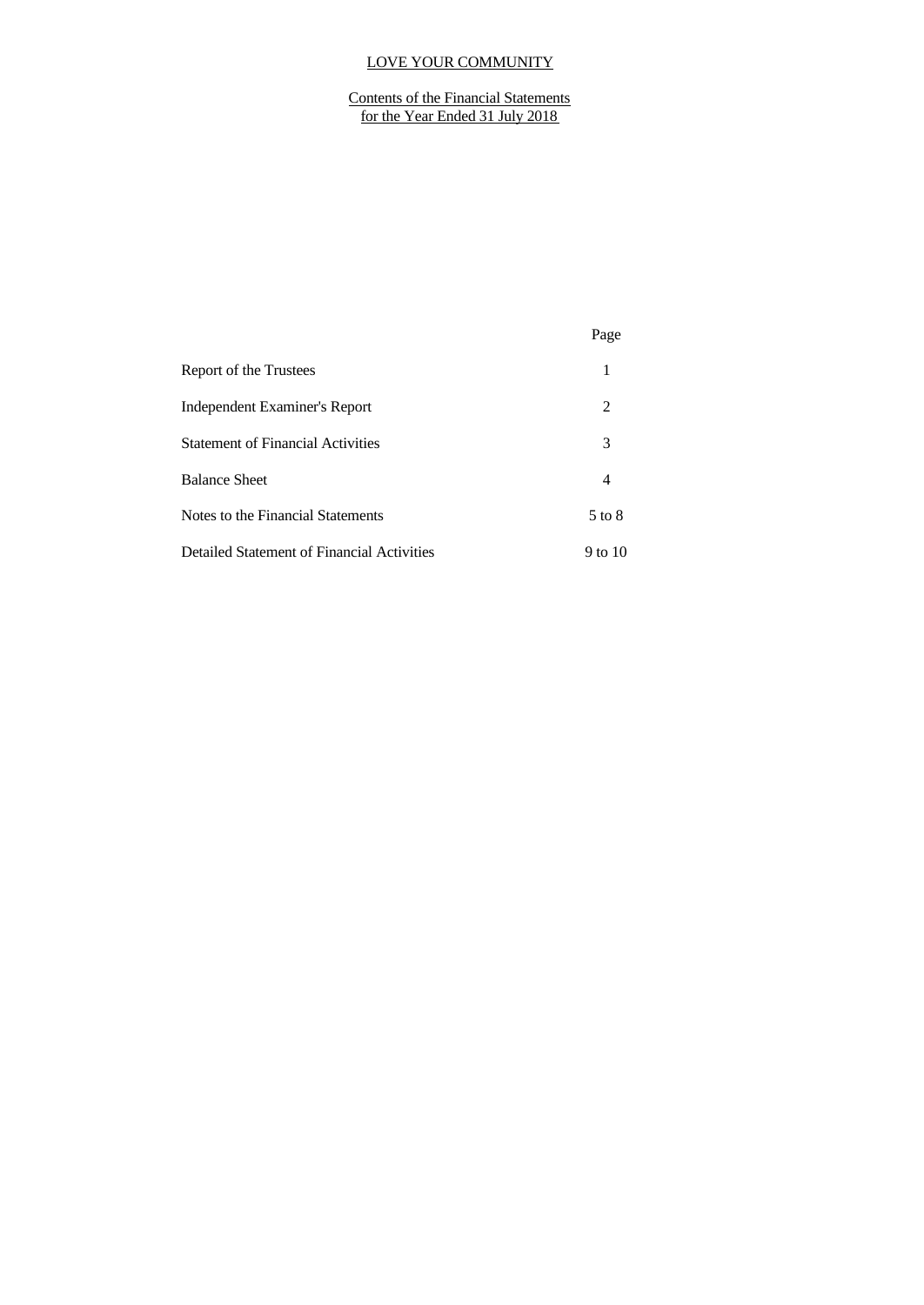#### Report of the Trustees for the Year Ended 31 July 2018

The trustees who are also directors of the charity for the purposes of the Companies Act 2006, present their report with the financial statements of the charity for the year ended 31 July 2018. The trustees have adopted the provisions of Accounting and Reporting by Charities: Statement of Recommended Practice applicable to charities preparing their accounts in accordance with the Financial Reporting Standard applicable in the UK and Republic of Ireland (FRS 102) (effective 1 January 2015).

## **STRUCTURE, GOVERNANCE AND MANAGEMENT**

### **Governing document**

The charity is controlled by its governing document, a deed of trust, and constitutes a limited company, limited by guarantee, as defined by the Companies Act 2006.

### **REFERENCE AND ADMINISTRATIVE DETAILS**

**Registered Company number** 09683130 (England and Wales)

#### **Registered Charity number** 1172625

### **Registered office**

St Birinus House Langley Hill Calcot Reading Berkshire RG31 4QX

### **Trustees**

G H Bates G J Bowden Ms G Morris G C G Owen

#### **Company Secretary** J M Ansell

# **Independent examiner**

Avalon Accounting Limited 12 Park Lane Tilehurst Reading Berkshire RG31 5DL

Approved by order of the board of trustees on ............................................. and signed on its behalf by:

............................................. G C G Owen - Trustee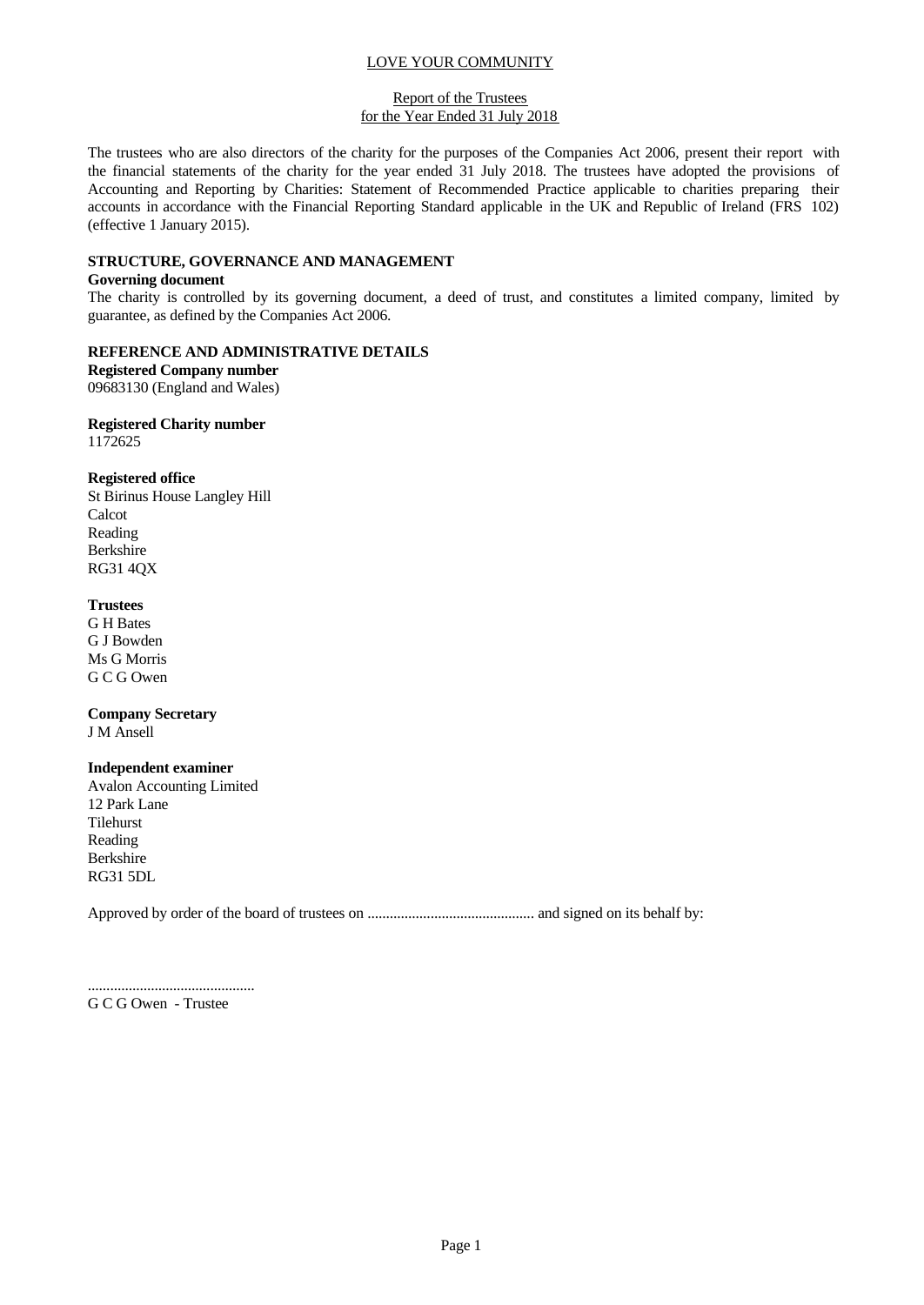#### Independent Examiner's Report to the Trustees of Love Your Community

## **Independent examiner's report to the trustees of Love Your Community ('the Company')**

I report to the charity trustees on my examination of the accounts of the Company for the year ended 31 July 2018.

#### **Responsibilities and basis of report**

As the charity's trustees of the Company (and also its directors for the purposes of company law) you are responsible for the preparation of the accounts in accordance with the requirements of the Companies Act 2006 ('the 2006 Act').

Having satisfied myself that the accounts of the Company are not required to be audited under Part 16 of the 2006 Act and are eligible for independent examination, I report in respect of my examination of your charity's accounts as carried out under section 145 of the Charities Act 2011 ('the 2011 Act'). In carrying out my examination I have followed the Directions given by the Charity Commission under section 145(5) (b) of the 2011 Act.

#### **Independent examiner's statement**

I have completed my examination. I confirm that no matters have come to my attention in connection with the examination giving me cause to believe:

- 1. accounting records were not kept in respect of the Company as required by section 386 of the 2006 Act; or
- 2. the accounts do not accord with those records; or
- 3. the accounts do not comply with the accounting requirements of section 396 of the 2006 Act other than any requirement that the accounts give a true and fair view which is not a matter considered as part of an independent examination; or
- 4. the accounts have not been prepared in accordance with the methods and principles of the Statement of Recommended Practice for accounting and reporting by charities [applicable to charities preparing their accounts in accordance with the Financial Reporting Standard applicable in the UK and Republic of Ireland (FRS 102)].

I have no concerns and have come across no other matters in connection with the examination to which attention should be drawn in this report in order to enable a proper understanding of the accounts to be reached

Sanjay Swarup ICAEW Avalon Accounting Limited 12 Park Lane Tilehurst Reading Berkshire RG31 5DL

Date: .............................................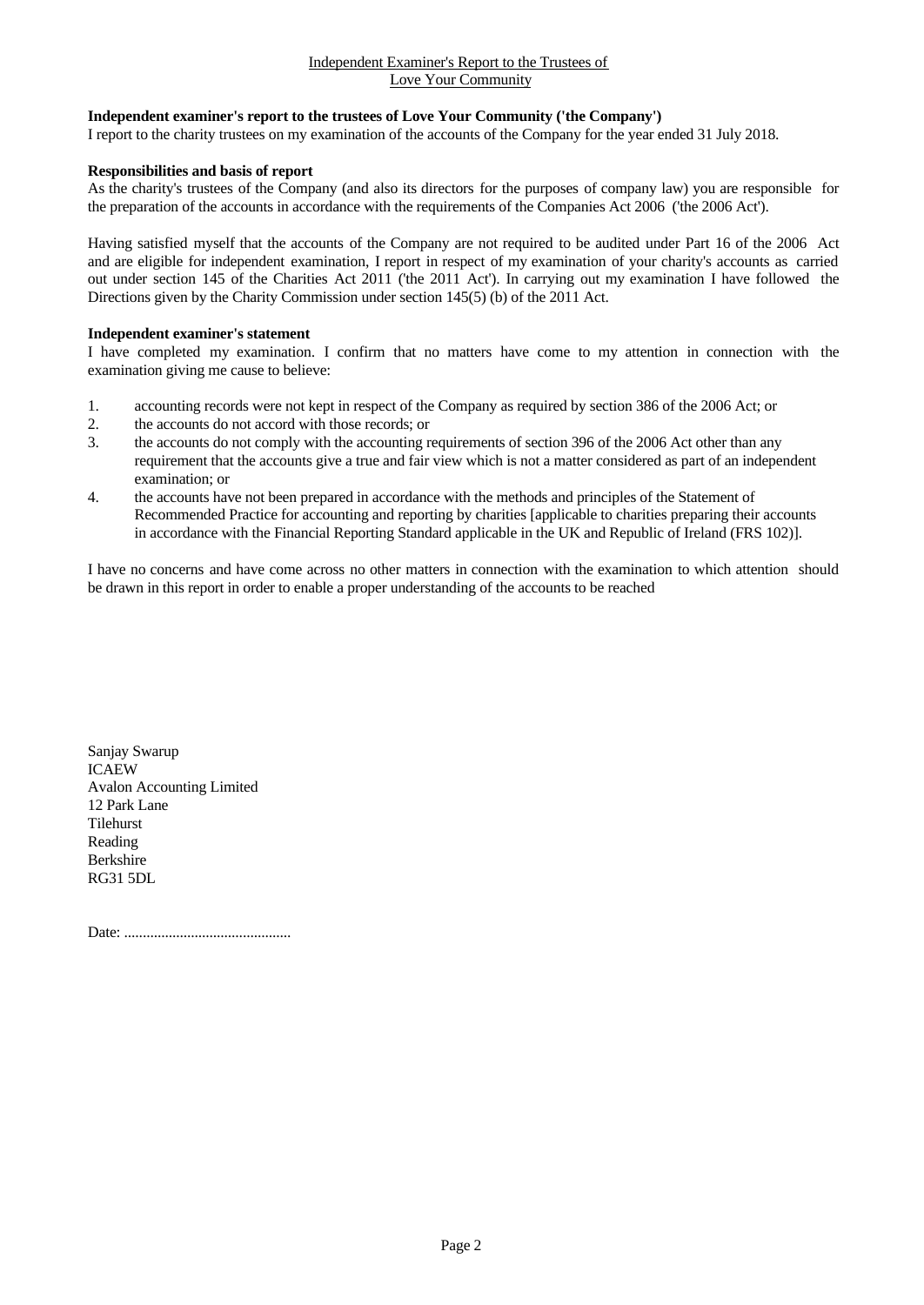### Statement of Financial Activities for the Year Ended 31 July 2018

| <b>Notes</b>  | 31.7.18<br>Unrestricted<br>fund<br>£ | 31.7.17<br>Total<br>funds<br>$\pounds$ |
|---------------|--------------------------------------|----------------------------------------|
| $\frac{2}{3}$ | 85,407<br>5                          | 98,050<br>1                            |
|               | 85,412                               | 98,051                                 |
|               | 77,909                               | 91,973                                 |
|               | 6,970                                | 6,940                                  |
|               | 84,879                               | 98,913                                 |
|               | 533                                  | (862)                                  |
|               |                                      |                                        |
|               | (3,040)                              | (2,178)                                |
|               | (2,507)                              | (3,040)                                |
|               |                                      |                                        |

The notes form part of these financial statements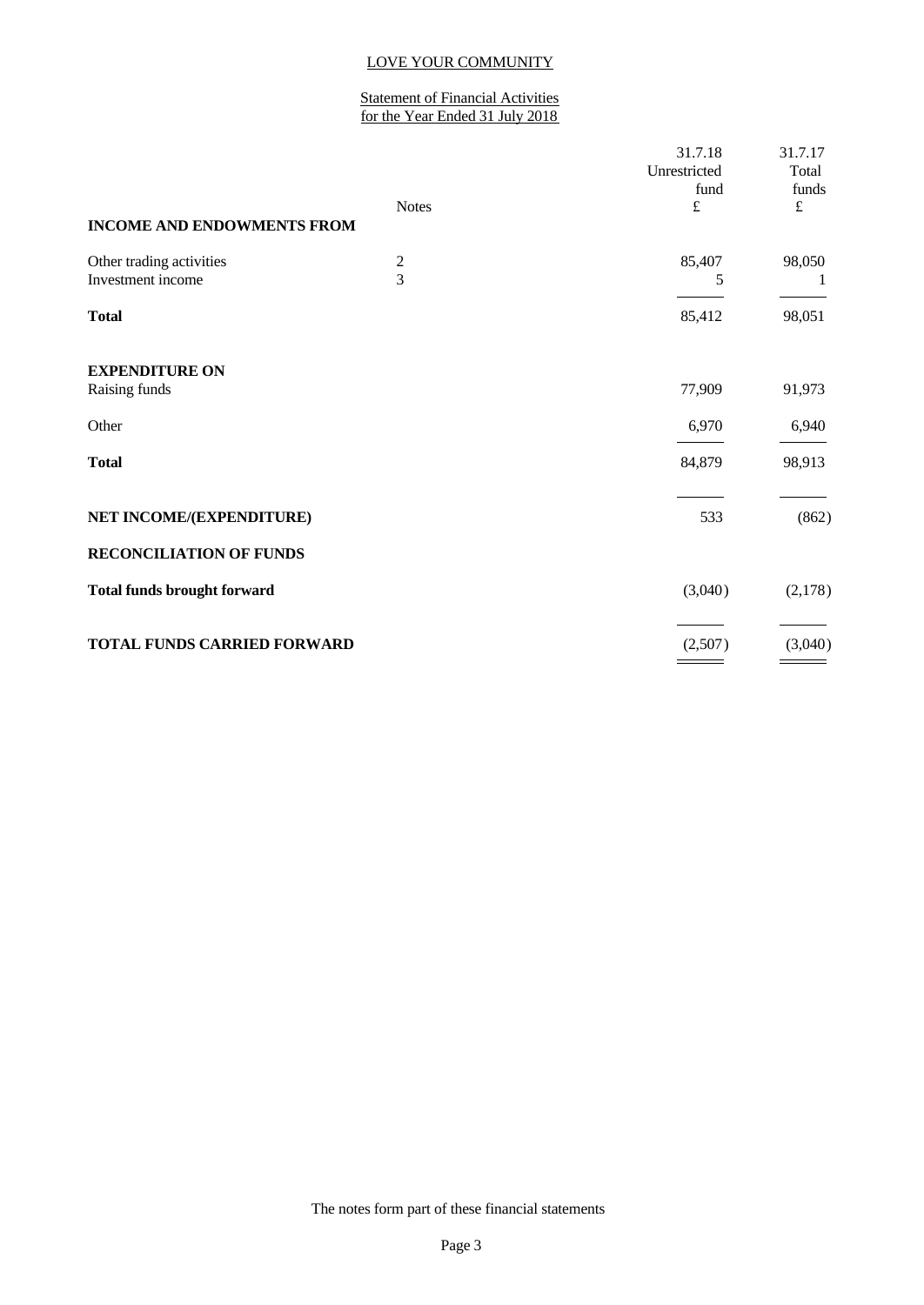#### Balance Sheet At 31 July 2018

|                                                              | <b>Notes</b> | 31.7.18<br>Unrestricted<br>fund<br>$\pounds$ | 31.7.17<br>Total<br>funds<br>$\pounds$ |
|--------------------------------------------------------------|--------------|----------------------------------------------|----------------------------------------|
| <b>CURRENT ASSETS</b><br>Debtors<br>Cash at bank and in hand | $8\,$        | 81<br>21,509                                 | 22<br>23,432                           |
|                                                              |              | 21,590                                       | 23,454                                 |
| <b>CREDITORS</b><br>Amounts falling due within one year      | 9            | (24,097)                                     | (26, 494)                              |
| NET CURRENT ASSETS/(LIABILITIES)                             |              | (2,507)                                      | (3,040)                                |
| TOTAL ASSETS LESS CURRENT<br><b>LIABILITIES</b>              |              | (2,507)                                      | (3,040)                                |
| NET ASSETS/(LIABILITIES)                                     |              | (2,507)                                      | (3,040)                                |
| <b>FUNDS</b><br>Unrestricted funds                           | 10           | (2,507)                                      | (3,040)                                |
| <b>TOTAL FUNDS</b>                                           |              | (2,507)                                      | (3,040)                                |

The charitable company is entitled to exemption from audit under Section 477 of the Companies Act 2006 for the year ended 31 July 2018.

The members have not required the company to obtain an audit of its financial statements for the year ended 31 July 2018 in accordance with Section 476 of the Companies Act 2006.

The trustees acknowledge their responsibilities for

- (a) ensuring that the charitable company keeps accounting records that comply with Sections 386 and 387 of the Companies Act 2006 and
- (b) preparing financial statements which give a true and fair view of the state of affairs of the charitable company as at the end of each financial year and of its surplus or deficit for each financial year in accordance with the requirements of Sections 394 and 395 and which otherwise comply with the requirements of the Companies Act 2006 relating to financial statements, so far as applicable to the charitable company.

These financial statements have been prepared in accordance with the special provisions of Part 15 of the Companies Act 2006 relating to charitable small companies.

The financial statements were approved by the Board of Trustees on ............................................. and were signed on its behalf by:

G C G Owen -Trustee

.............................................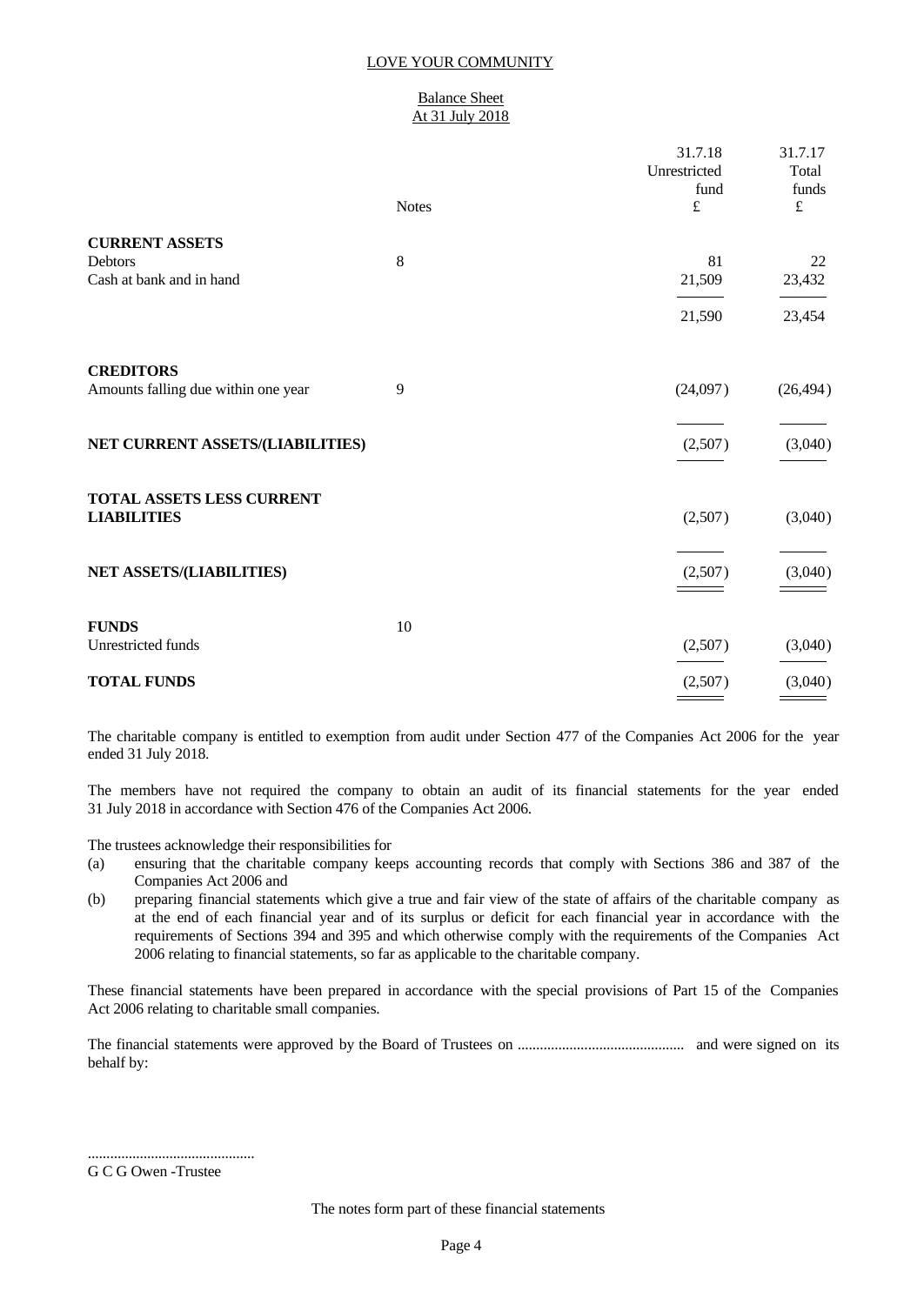#### Notes to the Financial Statements for the Year Ended 31 July 2018

#### **1. ACCOUNTING POLICIES**

#### **Basis of preparing the financial statements**

The financial statements of the charitable company, which is a public benefit entity under FRS 102, have been prepared in accordance with the Charities SORP (FRS 102) 'Accounting and Reporting by Charities: Statement of Recommended Practice applicable to charities preparing their accounts in accordance with the Financial Reporting Standard applicable in the UK and Republic of Ireland (FRS 102) (effective 1 January 2015)', Financial Reporting Standard 102 'The Financial Reporting Standard applicable in the UK and Republic of Ireland' and the Companies Act 2006. The financial statements have been prepared under the historical cost convention.

#### **Income**

All income is recognised in the Statement of Financial Activities once the charity has entitlement to the funds, it is probable that the income will be received and the amount can be measured reliably.

### **Expenditure**

Liabilities are recognised as expenditure as soon as there is a legal or constructive obligation committing the charity to that expenditure, it is probable that a transfer of economic benefits will be required in settlement and the amount of the obligation can be measured reliably. Expenditure is accounted for on an accruals basis and has been classified under headings that aggregate all cost related to the category. Where costs cannot be directly attributed to particular headings they have been allocated to activities on a basis consistent with the use of resources.

#### **Taxation**

The charity is exempt from corporation tax on its charitable activities.

#### **Fund accounting**

Unrestricted funds can be used in accordance with the charitable objectives at the discretion of the trustees.

Restricted funds can only be used for particular restricted purposes within the objects of the charity. Restrictions arise when specified by the donor or when funds are raised for particular restricted purposes.

Further explanation of the nature and purpose of each fund is included in the notes to the financial statements.

### **Hire purchase and leasing commitments**

Rentals paid under operating leases are charged to the Statement of Financial Activities on a straight line basis over the period of the lease.

#### **Pension costs and other post-retirement benefits**

The charitable company operates a defined contribution pension scheme. Contributions payable to the charitable company's pension scheme are charged to the Statement of Financial Activities in the period to which they relate.

## **2. OTHER TRADING ACTIVITIES**

|                         | 31.7.18 | 31.7.17 |  |
|-------------------------|---------|---------|--|
|                         | £       | t.      |  |
| Fees received           | 82,214  | 95,562  |  |
| Uniform, trips fee etc. | 3,193   | 2,488   |  |
|                         |         |         |  |
|                         | 85,407  | 98,050  |  |
|                         |         |         |  |

## **3. INVESTMENT INCOME**

|                          | 31.7.18<br>ىم                  | 31.7.17<br>ىم                       |  |
|--------------------------|--------------------------------|-------------------------------------|--|
| Deposit account interest | and the control of the control | $\equiv$ $\equiv$ $\equiv$ $\equiv$ |  |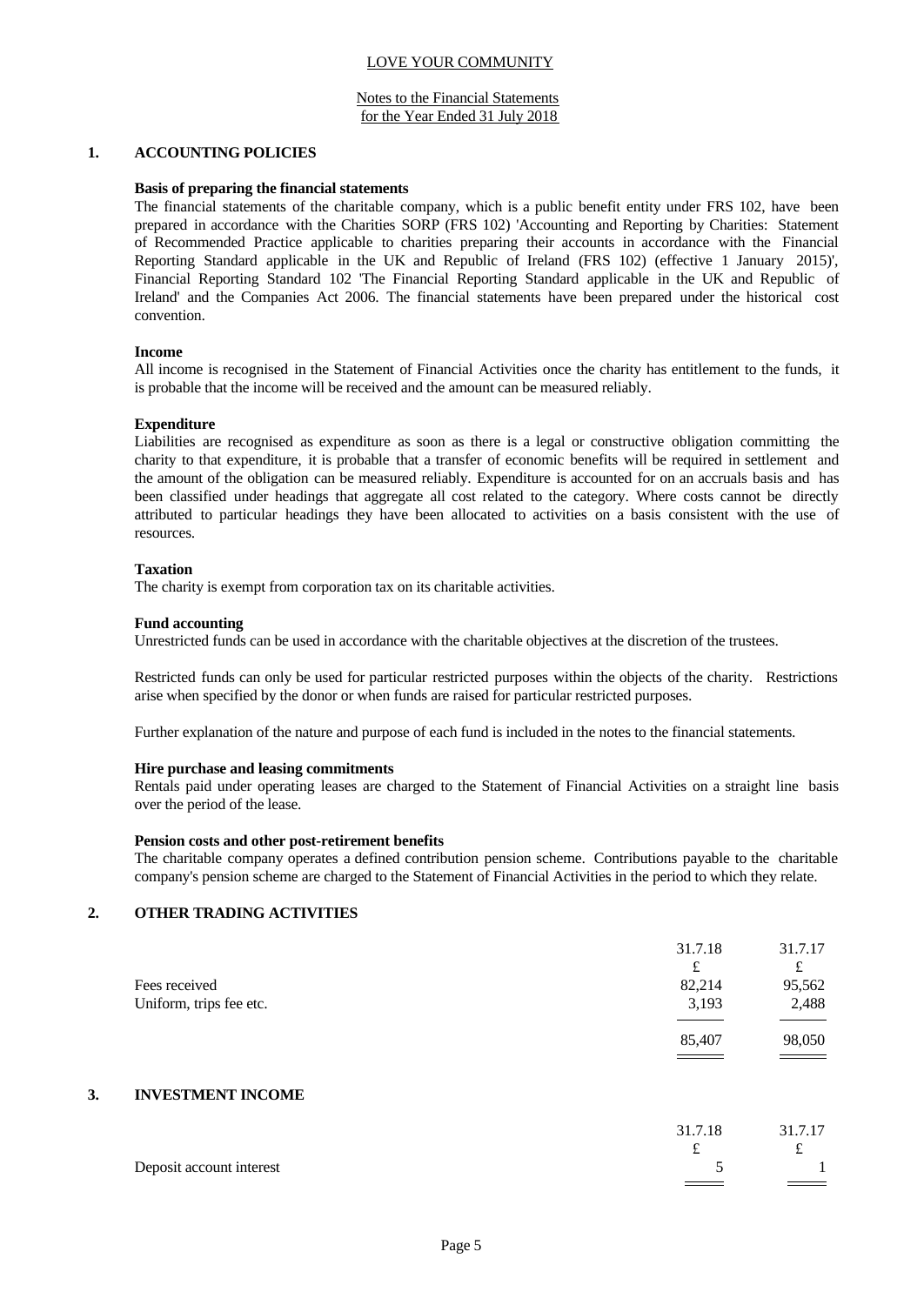#### Notes to the Financial Statements - continued for the Year Ended 31 July 2018

#### **4. NET INCOME/(EXPENDITURE)**

Net income/(expenditure) is stated after charging/(crediting):

|                        | 31.7.18                 | 31.7.17                                |
|------------------------|-------------------------|----------------------------------------|
| Other operating leases | ىم<br>18,000<br>_______ | $\sim$<br>25,000<br>$\hspace{1.5cm} =$ |

# **5. TRUSTEES' REMUNERATION AND BENEFITS**

There were no trustees' remuneration or other benefits for the year ended 31 July 2018 nor for the year ended 31 July 2017 .

#### **Trustees' expenses**

There were no trustees' expenses paid for the year ended 31 July 2018 nor for the year ended 31 July 2017.

### **6. STAFF COSTS**

The average monthly number of employees during the year was as follows:

| 31.7.18<br>31.7.17<br>$\sim$ 100 $\sim$<br>the contract of the contract of the | the contract of the contract of the contract of<br>and the contract of the contract of | $\equiv$ |  |
|--------------------------------------------------------------------------------|----------------------------------------------------------------------------------------|----------|--|
|                                                                                |                                                                                        |          |  |
|                                                                                |                                                                                        |          |  |

No employees received emoluments in excess of £60,000.

## **7. COMPARATIVES FOR THE STATEMENT OF FINANCIAL ACTIVITIES**

|                                                            | Unrestricted<br>fund<br>$\pounds$ |
|------------------------------------------------------------|-----------------------------------|
| <b>INCOME AND ENDOWMENTS FROM</b>                          |                                   |
| Other trading activities<br>Investment income              | 98,050<br>1                       |
| <b>Total</b>                                               | 98,051                            |
| <b>EXPENDITURE ON</b><br>Raising funds                     | 91,973                            |
| Other                                                      | 6,940                             |
| <b>Total</b>                                               | 98,913                            |
| NET INCOME/(EXPENDITURE)<br><b>RECONCILIATION OF FUNDS</b> | (862)                             |
| <b>Total funds brought forward</b>                         | (2,178)                           |
| TOTAL FUNDS CARRIED FORWARD                                | (3,040)                           |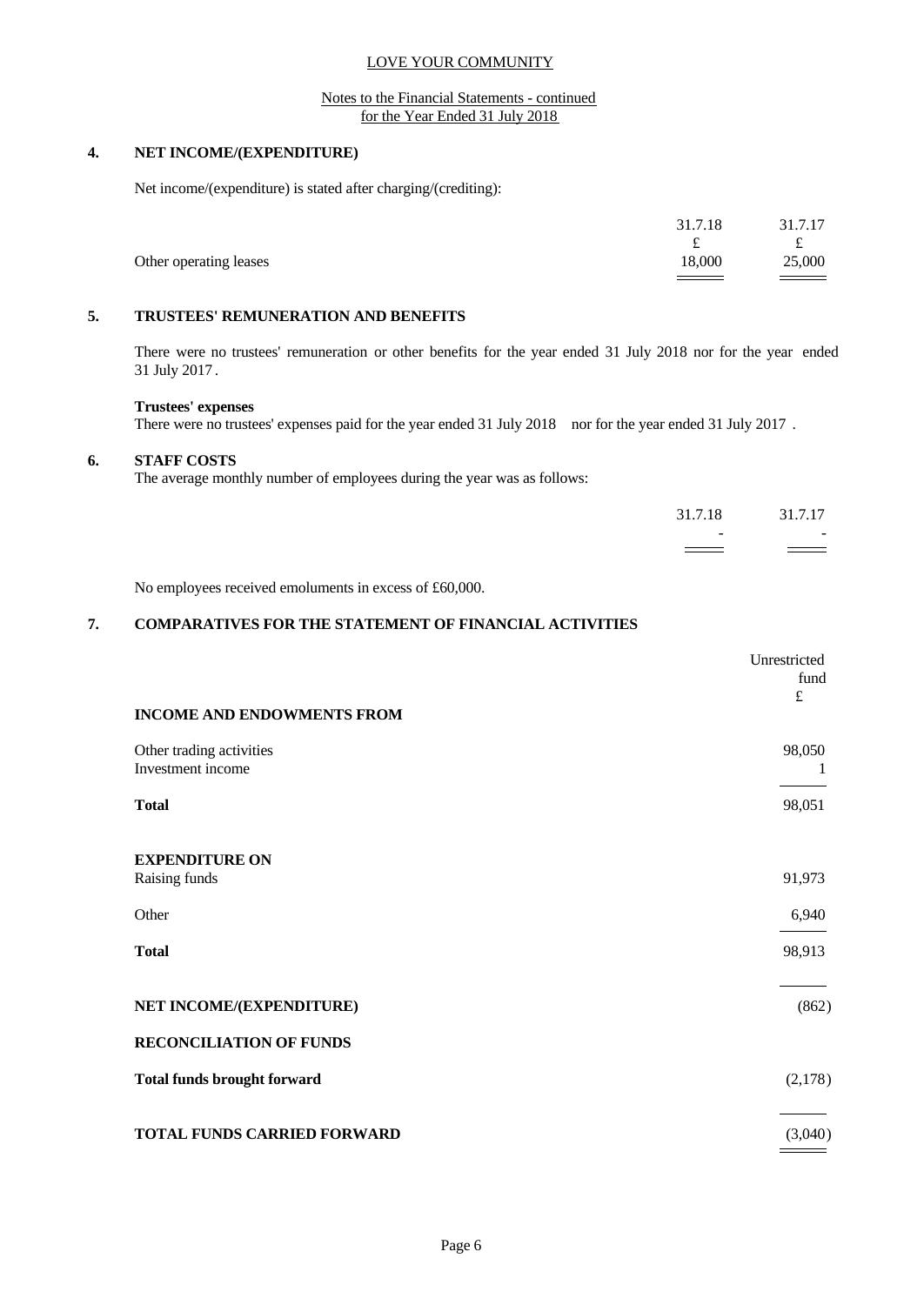### Notes to the Financial Statements - continued for the Year Ended 31 July 2018

# **8. DEBTORS: AMOUNTS FALLING DUE WITHIN ONE YEAR**

|                                                       | 31.7.18 | 31.7.17 |  |
|-------------------------------------------------------|---------|---------|--|
|                                                       | £       | £       |  |
| Trade debtors                                         |         | 22      |  |
| Pensions                                              | 81      |         |  |
|                                                       |         |         |  |
|                                                       | 81      | 22      |  |
|                                                       |         |         |  |
|                                                       |         |         |  |
| <b>CREDITORS: AMOUNTS FALLING DUE WITHIN ONE YEAR</b> |         |         |  |
|                                                       |         |         |  |
|                                                       | 31.7.18 | 31.7.17 |  |
|                                                       | £       | £       |  |
| Social security and other taxes                       | 475     | 572     |  |
| Other creditors                                       | 202     | 202     |  |
| Accrued expenses                                      | 23,420  | 25,720  |  |
|                                                       |         |         |  |
|                                                       | 24,097  | 26,494  |  |
|                                                       |         |         |  |

# **10. MOVEMENT IN FUNDS**

|                                           | Net movement      |               |                     |  |
|-------------------------------------------|-------------------|---------------|---------------------|--|
|                                           | At 1.8.17<br>£    | in funds<br>£ | At 31.7.18<br>£     |  |
| <b>Unrestricted funds</b><br>General fund | (3,040)           | 533           | (2,507)             |  |
| <b>TOTAL FUNDS</b>                        | (3,040)<br>$\sim$ | 533           | $\frac{(2,507)}{2}$ |  |

Net movement in funds, included in the above are as follows:

|                                           | Incoming<br>resources<br>£         | Resources<br>expended<br>£ | Movement in<br>funds<br>£                                                                                                                                                                                                                                                                            |  |
|-------------------------------------------|------------------------------------|----------------------------|------------------------------------------------------------------------------------------------------------------------------------------------------------------------------------------------------------------------------------------------------------------------------------------------------|--|
| <b>Unrestricted funds</b><br>General fund | 85,412                             | (84, 879)                  | 533                                                                                                                                                                                                                                                                                                  |  |
| <b>TOTAL FUNDS</b>                        | 85,412<br>$\overline{\phantom{a}}$ | (84, 879)<br>____          | 533<br>$\frac{1}{2}$ and $\frac{1}{2}$ and $\frac{1}{2}$ and $\frac{1}{2}$ and $\frac{1}{2}$ and $\frac{1}{2}$ and $\frac{1}{2}$ and $\frac{1}{2}$ and $\frac{1}{2}$ and $\frac{1}{2}$ and $\frac{1}{2}$ and $\frac{1}{2}$ and $\frac{1}{2}$ and $\frac{1}{2}$ and $\frac{1}{2}$ and $\frac{1}{2}$ a |  |

## **Comparatives for movement in funds**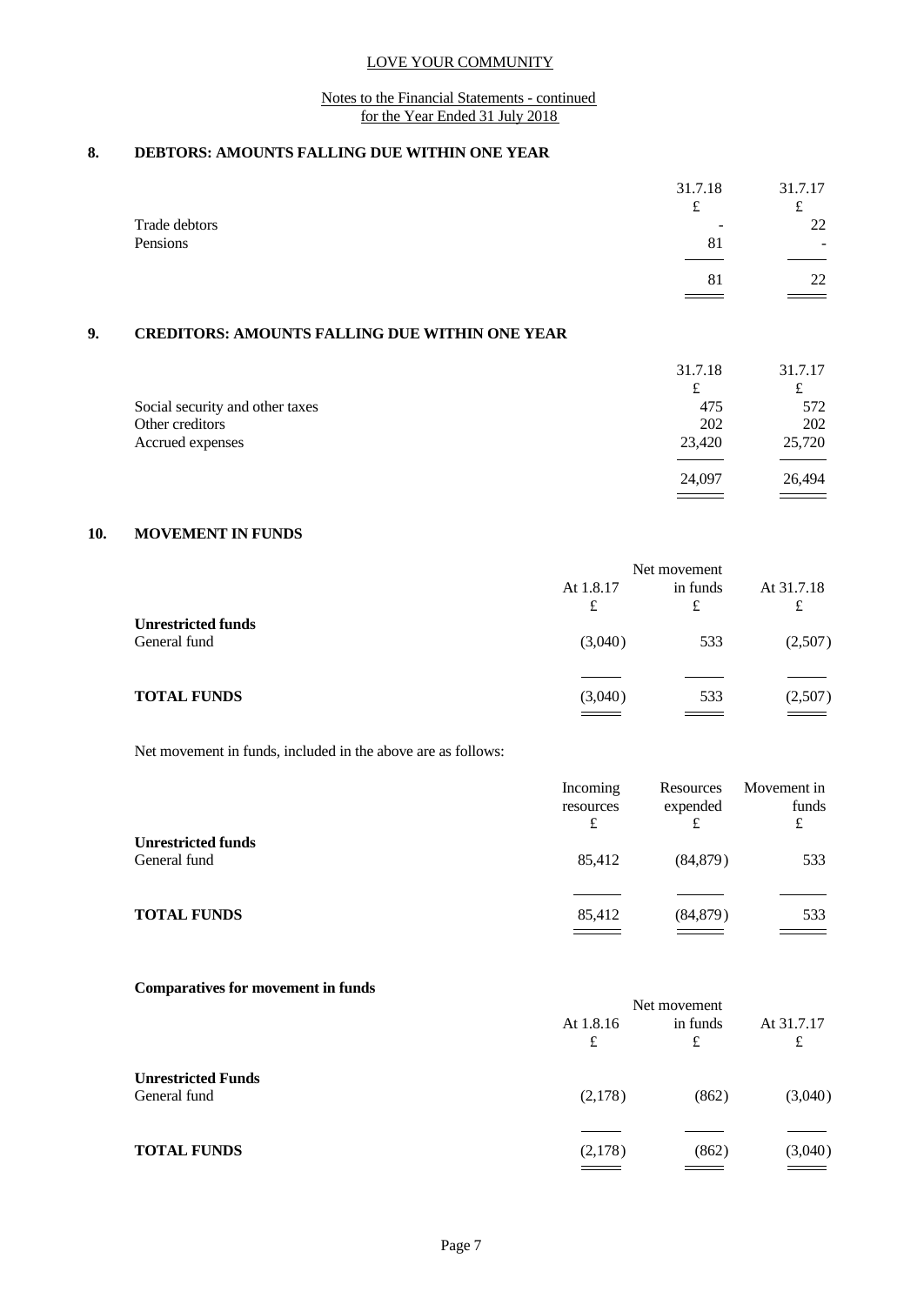## Notes to the Financial Statements - continued for the Year Ended 31 July 2018

# **10. MOVEMENT IN FUNDS - continued**

Comparative net movement in funds, included in the above are as follows:

|                                           | Incoming                     | Resources | Movement in |
|-------------------------------------------|------------------------------|-----------|-------------|
|                                           | resources                    | expended  | funds       |
|                                           | £                            | £         | £           |
| <b>Unrestricted funds</b><br>General fund | 98,051                       | (98, 913) | (862)       |
| <b>TOTAL FUNDS</b>                        | 98,051                       | (98, 913) | (862)       |
|                                           | <u> Albanya di Santana a</u> |           |             |

### **11. RELATED PARTY DISCLOSURES**

There were no related party transactions for the year ended 31 July 2018.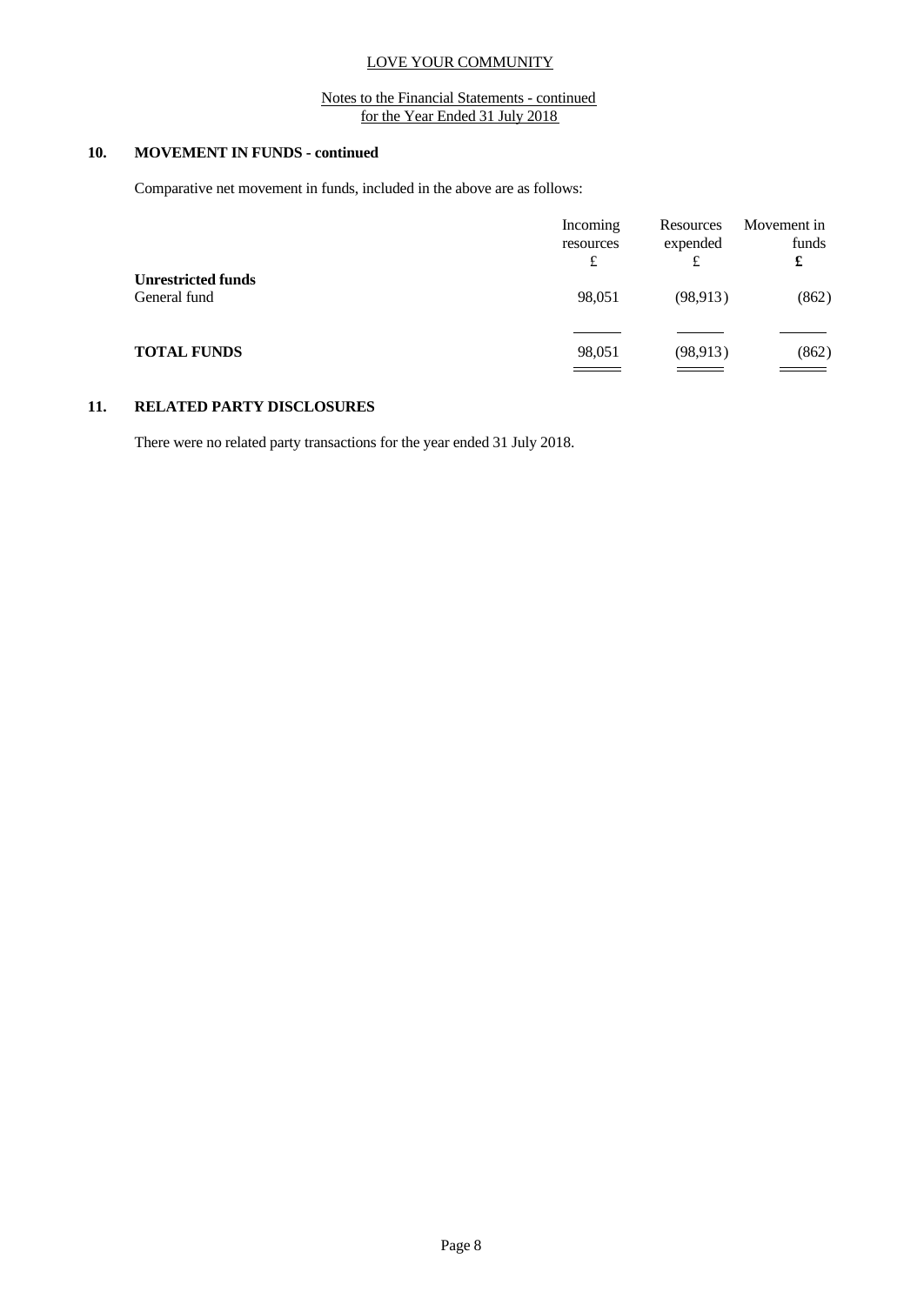### Detailed Statement of Financial Activities for the Year Ended 31 July 2018

| 31.7.18<br>$\pounds$                         | 31.7.17<br>$\pounds$ |
|----------------------------------------------|----------------------|
| <b>INCOME AND ENDOWMENTS</b>                 |                      |
| Other trading activities                     |                      |
| Fees received<br>82,214                      | 95,562               |
| Uniform, trips fee etc.<br>3,193             | 2,488                |
| 85,407                                       | 98,050               |
| <b>Investment income</b>                     |                      |
| Deposit account interest<br>$\sqrt{5}$       | $\mathbf{1}$         |
| 85,412<br><b>Total incoming resources</b>    | 98,051               |
| <b>EXPENDITURE</b>                           |                      |
| <b>Raising donations and legacies</b>        |                      |
| Other operating leases<br>18,000             | 25,000               |
| Uniform, trip fee etc.<br>1,908              | 2,229                |
| 19,908                                       | 27,229               |
| Other trading activities                     |                      |
| Wages<br>57,647                              | 64,744               |
| Pensions<br>354                              |                      |
| 58,001                                       | 64,744               |
| <b>Support costs</b>                         |                      |
| <b>Management</b>                            |                      |
| Rates and water<br>268                       | 570                  |
| 1,152<br>Insurance                           | 1,042                |
| 851<br>Light and heat                        | 750                  |
| Telephone<br>506                             | 590                  |
| 994<br>Postage and stationery                | 1,449                |
| Advertising<br>378                           | 296                  |
| Cleaning<br>333                              | 593                  |
| 375<br>Subscription                          |                      |
| 4,857                                        | 5,290                |
| <b>Finance</b><br>200<br><b>Bank</b> charges | $38\,$               |
| <b>Information technology</b>                |                      |
| Software licences<br>438                     | 348                  |
| <b>Other</b>                                 |                      |
| Sundries                                     | 61                   |
| 363<br>Staff training and welfare            | 131                  |
| 918<br>Equipment                             | 280                  |
| Repairs and renewals<br>(1,704)              | 60                   |
| (423)                                        | 532                  |

This page does not form part of the statutory financial statements